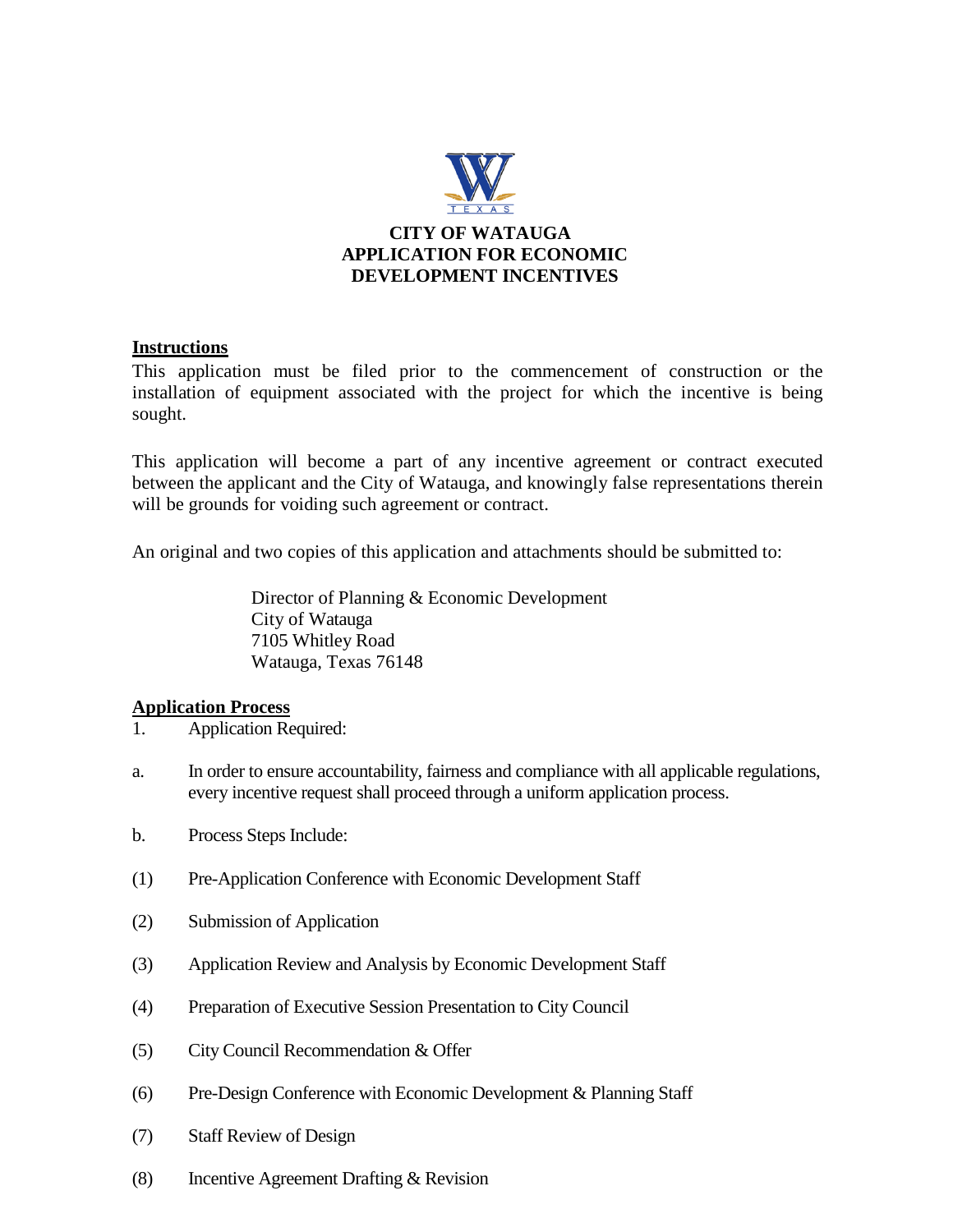- (9) Applicant Submission of Signed Agreements
- (10) Public Hearing and
- (11) City Council Approval or Denial

\*All prospects remain confidential as allowed under state law until this point, unless otherwise arranged between the City and the applicant

# **Applicant Information**

| Company Name:                                                                                                    |  |  |
|------------------------------------------------------------------------------------------------------------------|--|--|
| Address:                                                                                                         |  |  |
|                                                                                                                  |  |  |
| <b>Contact Person's Title:</b><br>$\perp$ Corporation<br>Type of Business:<br>Partnership<br>Sole Proprietorship |  |  |
| Primary Activity (Goods/Service Produced):                                                                       |  |  |
| Annual Sales at Time of Application:                                                                             |  |  |
| Number and location of other facilities<br><u> 1980 - Jan Stein Stein, fransk politik fotograf (d. 1980)</u>     |  |  |
| Is the local project a new facility, expansion, consolidation, or relocation?                                    |  |  |
| Is the company new or well-established?                                                                          |  |  |
|                                                                                                                  |  |  |
| How many jobs are expected to be created?                                                                        |  |  |
|                                                                                                                  |  |  |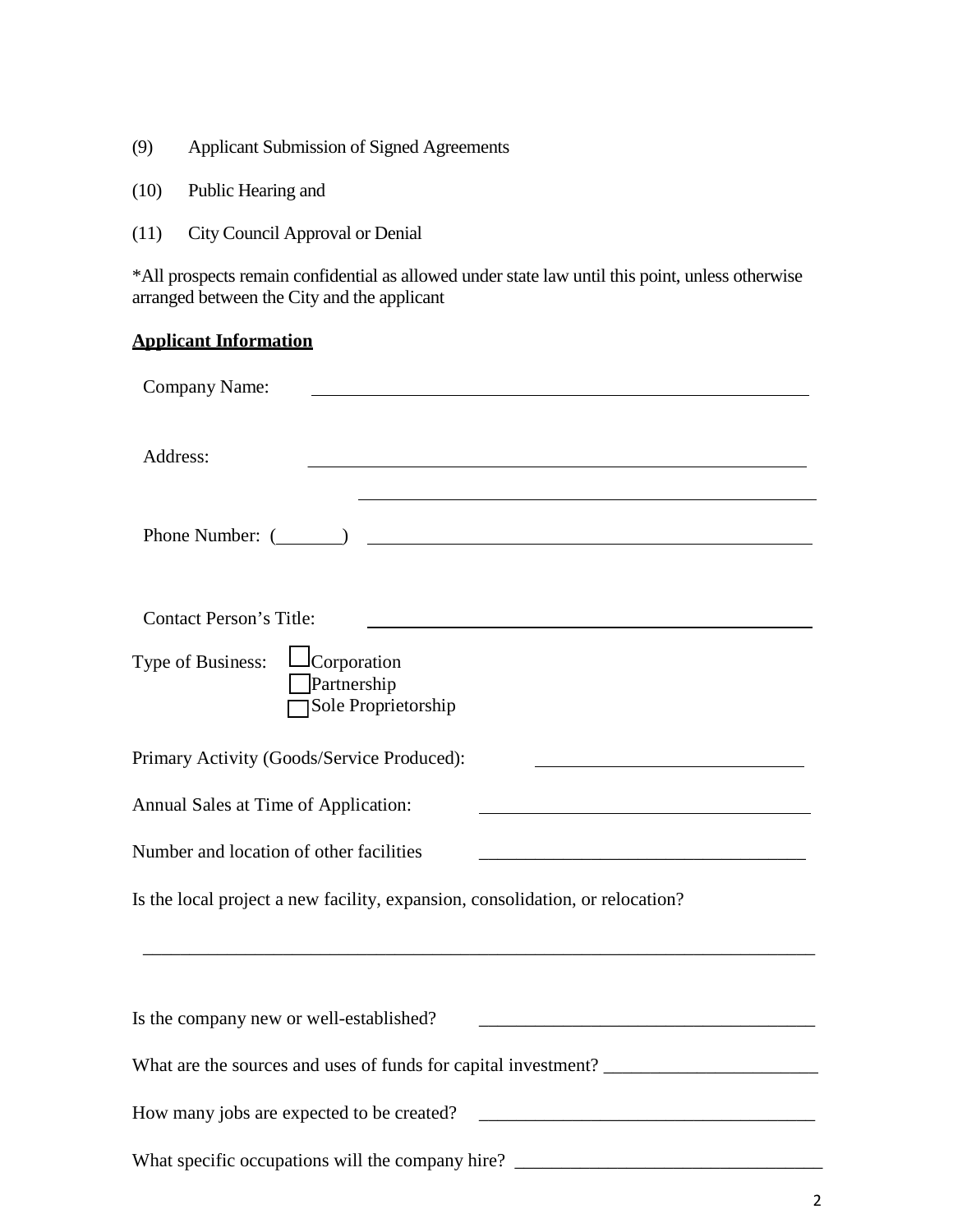Will the company use or produce substances potentially harmful to the environment?

\_\_\_\_\_\_\_\_\_\_\_\_\_\_\_\_\_\_\_\_\_\_\_\_\_\_\_\_\_\_\_\_\_\_\_\_\_\_\_\_\_\_\_\_\_\_\_\_\_\_\_\_\_\_\_\_\_\_\_\_\_\_\_\_\_\_\_\_\_\_\_\_\_\_

| Number of Permanent, Full-time Employees at Time of Application: _______________         |                                                                                       |  |  |
|------------------------------------------------------------------------------------------|---------------------------------------------------------------------------------------|--|--|
| Number of Permanent, Part-time Employees a Time of Application:                          |                                                                                       |  |  |
| <b>Project Information</b>                                                               |                                                                                       |  |  |
| Manufacturing<br>Research<br>Regional Service*<br>Other Basic Industry                   | Agriculture/Aquaculture*<br>Regional Distribution*<br>Regional Entertainment/Tourism* |  |  |
| Type of Improvements:                                                                    |                                                                                       |  |  |
| New Plant<br>Expansion<br>Modernization<br>Watauga Commercial Improvement Program (WCIP) |                                                                                       |  |  |
| Project Location (Address and Legal Description):________________________________        |                                                                                       |  |  |
| <b>Estimated Total Value of Improvements:</b>                                            |                                                                                       |  |  |
| Anticipated Date Construction Will Begin:                                                |                                                                                       |  |  |
| Anticipated Date Construction will be completed:                                         |                                                                                       |  |  |
| Anticipated Peak Construction Work Force:                                                |                                                                                       |  |  |
| <b>Total New Permanent Employment:</b>                                                   |                                                                                       |  |  |
| Total Jobs Retained (if modernization):                                                  |                                                                                       |  |  |

\*Note Applicant must provide evidence that the company would reduce or cease operations within City of Watauga, if not for the proposed modernization.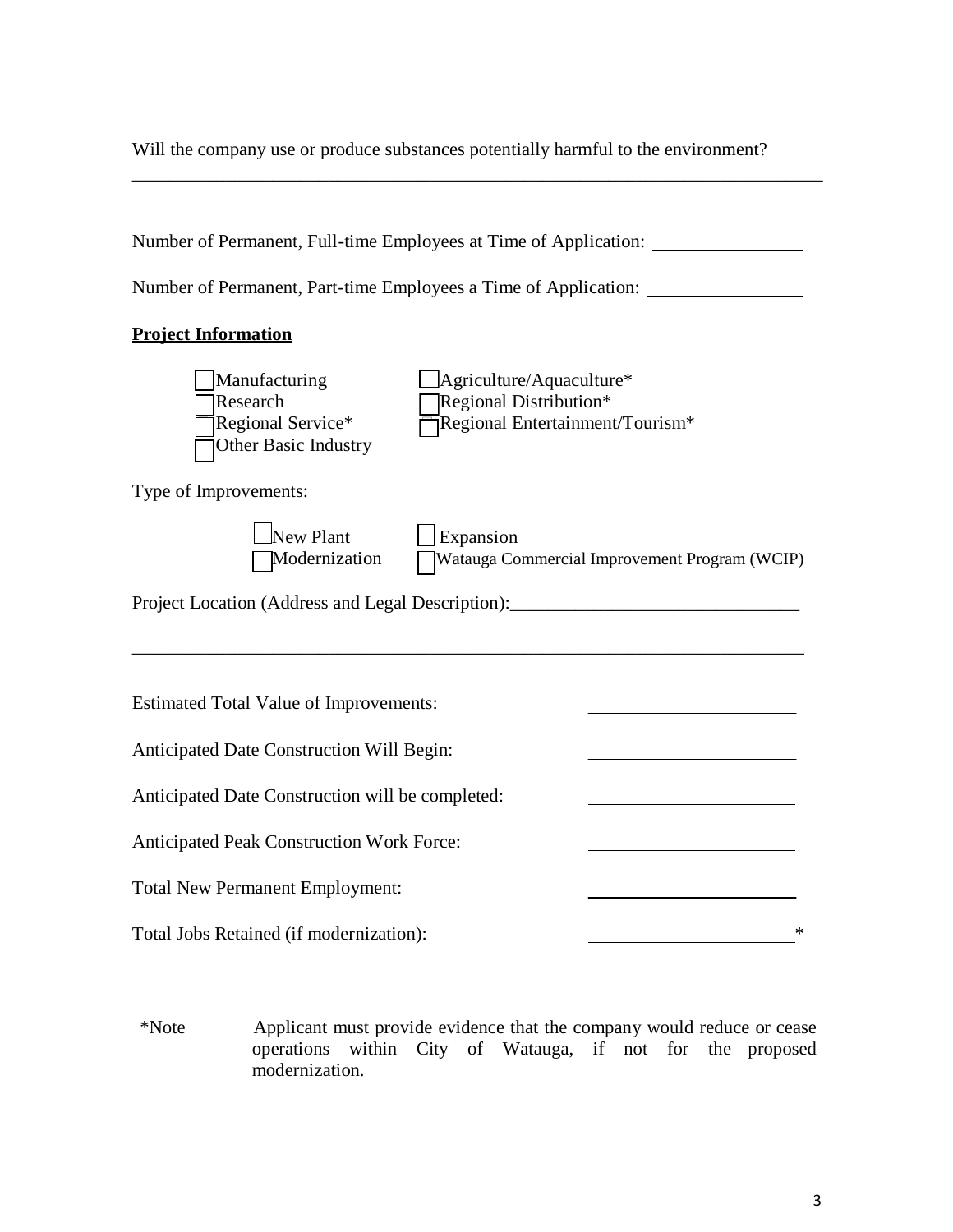## **Public Service Requirements and School District Impacts**

| Volume of Treated Water Required (Gallons Per Day):                                  |  |
|--------------------------------------------------------------------------------------|--|
| Volume of Effluent to be Treated (Gallons Per Day):                                  |  |
| Number of Families to be Transferred to New Facility:                                |  |
| Estimated Number of Children of School Age (K-12) In<br><b>Transferred Families:</b> |  |
|                                                                                      |  |

## **Other Incentive Agreement Applications**

Has the applicant made application for abatement of the value of real property improvements associated with this project to any of the taxing jurisdiction or county? Yes No

If yes, please provide the following information on each pending application:

Name of Jurisdiction Date of Application Date of Public Hearings (if required) Action Taken by Jurisdiction (if any)

### **Attachments**

All applications must contain the following attachments. The City Council may not review an application until the requested information has been provided.

- A. A written description of the proposed use and the general nature and extent of the modernization, expansion or new improvements to be undertaken.
- B. A description (including estimated value) of each improvement that will be part of the facility.
- C. A map of the facility location and property description (including current ownership).
- D. A time schedule for undertaking and completing the planned improvements.
- E. Financial information (annual reports or tax returns) for the most recent two years of operations for which such information is available.